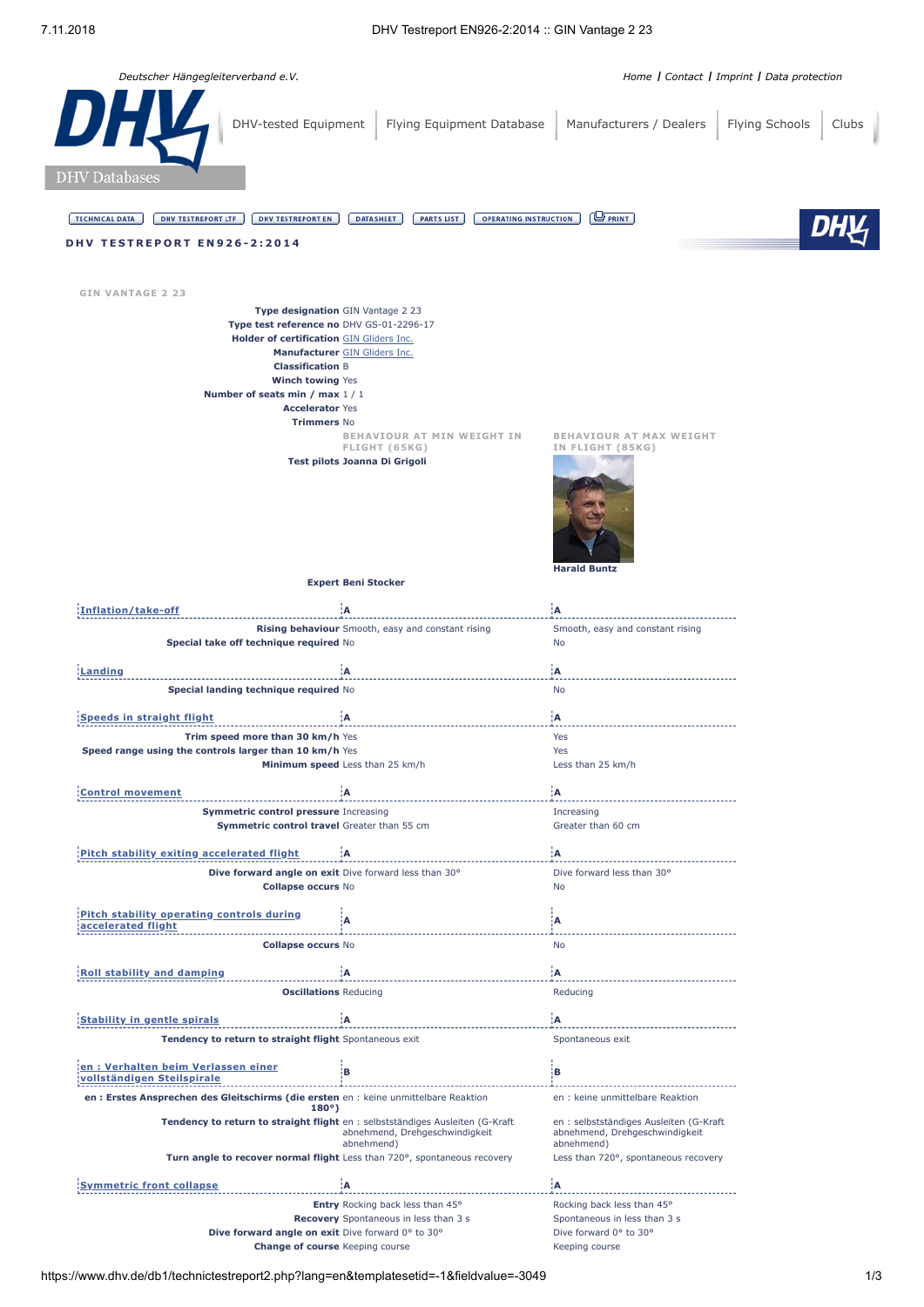| Cascade occurs No<br>en: Faltleinen wurden benutzt no                                                                   |                                                                                        | No<br>no                               |
|-------------------------------------------------------------------------------------------------------------------------|----------------------------------------------------------------------------------------|----------------------------------------|
| en: Symmetrischer Frontklapper mindestens<br>50% Flügeltiefe                                                            | R                                                                                      | в                                      |
|                                                                                                                         | Entry Rocking back less than 45°                                                       | Rocking back less than 45°             |
|                                                                                                                         |                                                                                        |                                        |
|                                                                                                                         | Recovery Spontaneous in 3 s to 5 s                                                     | Spontaneous in 3 s to 5 s              |
| Dive forward angle on exit Dive forward 0° to 30°                                                                       |                                                                                        | Dive forward 0° to 30°                 |
|                                                                                                                         | <b>Change of course</b> Entering a turn of less than 90°                               | Keeping course                         |
| Cascade occurs No                                                                                                       |                                                                                        | No                                     |
|                                                                                                                         |                                                                                        |                                        |
| en: Faltleinen wurden benutzt no                                                                                        |                                                                                        | no                                     |
|                                                                                                                         |                                                                                        |                                        |
| en: Symmetrischer Frontklapper im                                                                                       |                                                                                        |                                        |
| beschleunigten Flug mindestens 50%                                                                                      | в                                                                                      | в                                      |
| Flügeltiefe                                                                                                             |                                                                                        |                                        |
|                                                                                                                         |                                                                                        |                                        |
|                                                                                                                         | Entry Rocking back less than 45°                                                       | Rocking back less than 45°             |
|                                                                                                                         | <b>Recovery</b> Spontaneous in 3 s to 5 s                                              | Spontaneous in 3 s to 5 s              |
| Dive forward angle on exit Dive forward 30° to 60°                                                                      |                                                                                        | Dive forward 0° to 30°                 |
|                                                                                                                         |                                                                                        |                                        |
|                                                                                                                         | <b>Change of course</b> Entering a turn of less than 90°                               | Keeping course                         |
| Cascade occurs No                                                                                                       |                                                                                        | No                                     |
| en: Faltleinen wurden benutzt no                                                                                        |                                                                                        | n <sub>0</sub>                         |
|                                                                                                                         |                                                                                        |                                        |
|                                                                                                                         |                                                                                        |                                        |
| Exiting deep stall (parachutal stall)                                                                                   | łА:                                                                                    | ۱A.                                    |
| Deep stall achieved Yes                                                                                                 |                                                                                        | Yes                                    |
|                                                                                                                         |                                                                                        |                                        |
|                                                                                                                         | <b>Recovery</b> Spontaneous in less than 3 s                                           | Spontaneous in less than 3 s           |
| Dive forward angle on exit Dive forward 0° to 30°                                                                       |                                                                                        | Dive forward 0° to 30°                 |
|                                                                                                                         | Change of course Changing course less than 45°                                         | Changing course less than 45°          |
| Cascade occurs No                                                                                                       |                                                                                        | No                                     |
|                                                                                                                         |                                                                                        |                                        |
|                                                                                                                         |                                                                                        |                                        |
| High angle of attack recovery                                                                                           | ÷А                                                                                     | ÷А                                     |
|                                                                                                                         | <b>Recovery</b> Spontaneous in less than 3 s                                           | Spontaneous in less than 3 s           |
|                                                                                                                         |                                                                                        |                                        |
| Cascade occurs No                                                                                                       |                                                                                        | <b>No</b>                              |
|                                                                                                                         |                                                                                        |                                        |
| Recovery from a developed full stall                                                                                    | ¦Α                                                                                     | łА.                                    |
|                                                                                                                         |                                                                                        |                                        |
| Dive forward angle on exit Dive forward 0° to 30°                                                                       |                                                                                        | Dive forward 0° to 30°                 |
|                                                                                                                         | <b>Collapse No collapse</b>                                                            | No collapse                            |
| Cascade occurs (other than collapses) No                                                                                |                                                                                        | No                                     |
|                                                                                                                         |                                                                                        |                                        |
|                                                                                                                         | <b>Rocking back</b> Less than 45°                                                      | Less than 45°                          |
|                                                                                                                         | Line tension Most lines tight                                                          | Most lines tight                       |
|                                                                                                                         |                                                                                        |                                        |
| en: Kleiner einseitiger Klapper                                                                                         | ۱A.                                                                                    | ۱A.                                    |
|                                                                                                                         |                                                                                        |                                        |
| Change of course until re-inflation Less than 90°                                                                       |                                                                                        | Less than 90°                          |
| Maximum dive forward or roll angle Dive or roll angle 15° to 45°                                                        |                                                                                        | Dive or roll angle 15° to 45°          |
|                                                                                                                         | Re-inflation behaviour Spontaneous re-inflation                                        | Spontaneous re-inflation               |
|                                                                                                                         |                                                                                        |                                        |
| Total change of course Less than 360°                                                                                   |                                                                                        | Less than $360^\circ$                  |
|                                                                                                                         | Collapse on the opposite side occurs en : Nein (oder nur eine kleine Anzahl von        | en : Nein (oder nur eine kleine Anzahl |
|                                                                                                                         | eingeklappten Zellen mit selbstständiger                                               | von eingeklappten Zellen mit           |
|                                                                                                                         | Wiederöffnung)                                                                         | selbstständiger Wiederöffnung)         |
| <b>Twist occurs No</b>                                                                                                  |                                                                                        | No                                     |
| Cascade occurs No                                                                                                       |                                                                                        | No                                     |
| en: Faltleinen wurden benutzt no                                                                                        |                                                                                        | no                                     |
|                                                                                                                         |                                                                                        |                                        |
|                                                                                                                         |                                                                                        |                                        |
| en: Großer einseitiger Klapper                                                                                          | ۱A                                                                                     | :в                                     |
| Change of course until re-inflation Less than 90°                                                                       |                                                                                        | 90° to 180°                            |
|                                                                                                                         |                                                                                        |                                        |
|                                                                                                                         |                                                                                        |                                        |
| Maximum dive forward or roll angle Dive or roll angle 15° to 45°                                                        |                                                                                        | Dive or roll angle 15° to 45°          |
|                                                                                                                         | Re-inflation behaviour Spontaneous re-inflation                                        | Spontaneous re-inflation               |
| Total change of course Less than 360°                                                                                   |                                                                                        | Less than 360°                         |
|                                                                                                                         |                                                                                        |                                        |
|                                                                                                                         | <b>Collapse on the opposite side occurs</b> en : Nein (oder nur eine kleine Anzahl von | en : Nein (oder nur eine kleine Anzahl |
|                                                                                                                         | eingeklappten Zellen mit selbstständiger<br>Wiederöffnung)                             | von eingeklappten Zellen mit           |
|                                                                                                                         |                                                                                        | selbstständiger Wiederöffnung)         |
| <b>Twist occurs No</b>                                                                                                  |                                                                                        | No                                     |
| Cascade occurs No                                                                                                       |                                                                                        | No                                     |
| en: Faltleinen wurden benutzt no                                                                                        |                                                                                        | no                                     |
|                                                                                                                         |                                                                                        |                                        |
|                                                                                                                         |                                                                                        |                                        |
|                                                                                                                         | Α                                                                                      | в                                      |
|                                                                                                                         |                                                                                        |                                        |
| Change of course until re-inflation Less than 90°                                                                       |                                                                                        | 90° to 180°                            |
|                                                                                                                         |                                                                                        | Dive or roll angle 15° to 45°          |
| Maximum dive forward or roll angle Dive or roll angle 15° to 45°                                                        |                                                                                        |                                        |
|                                                                                                                         | Re-inflation behaviour Spontaneous re-inflation                                        | Spontaneous re-inflation               |
| Total change of course Less than 360°                                                                                   |                                                                                        | Less than 360°                         |
|                                                                                                                         | <b>Collapse on the opposite side occurs</b> en : Nein (oder nur eine kleine Anzahl von | en : Nein (oder nur eine kleine Anzahl |
|                                                                                                                         | eingeklappten Zellen mit selbstständiger                                               | von eingeklappten Zellen mit           |
|                                                                                                                         | Wiederöffnung)                                                                         | selbstständiger Wiederöffnung)         |
|                                                                                                                         |                                                                                        |                                        |
| <b>Twist occurs No</b>                                                                                                  |                                                                                        | No                                     |
| <b>Cascade occurs No</b>                                                                                                |                                                                                        | No                                     |
| en: Faltleinen wurden benutzt no                                                                                        |                                                                                        | no                                     |
|                                                                                                                         |                                                                                        |                                        |
|                                                                                                                         |                                                                                        |                                        |
|                                                                                                                         | в                                                                                      | B                                      |
|                                                                                                                         |                                                                                        |                                        |
|                                                                                                                         |                                                                                        | 90° to 180°                            |
| Change of course until re-inflation 90° to 180°                                                                         |                                                                                        |                                        |
| Maximum dive forward or roll angle Dive or roll angle 15° to 45°                                                        |                                                                                        | Dive or roll angle 15° to 45°          |
|                                                                                                                         | Re-inflation behaviour Spontaneous re-inflation                                        | Spontaneous re-inflation               |
| Total change of course Less than 360°                                                                                   |                                                                                        | Less than 360°                         |
| en : Kleiner einseitiger Klapper im<br>beschleunigten Flug<br>en : Großer einseitiger Klapper im<br>beschleunigten Flug | <b>Collapse on the opposite side occurs</b> en : Nein (oder nur eine kleine Anzahl von | en : Nein (oder nur eine kleine Anzahl |